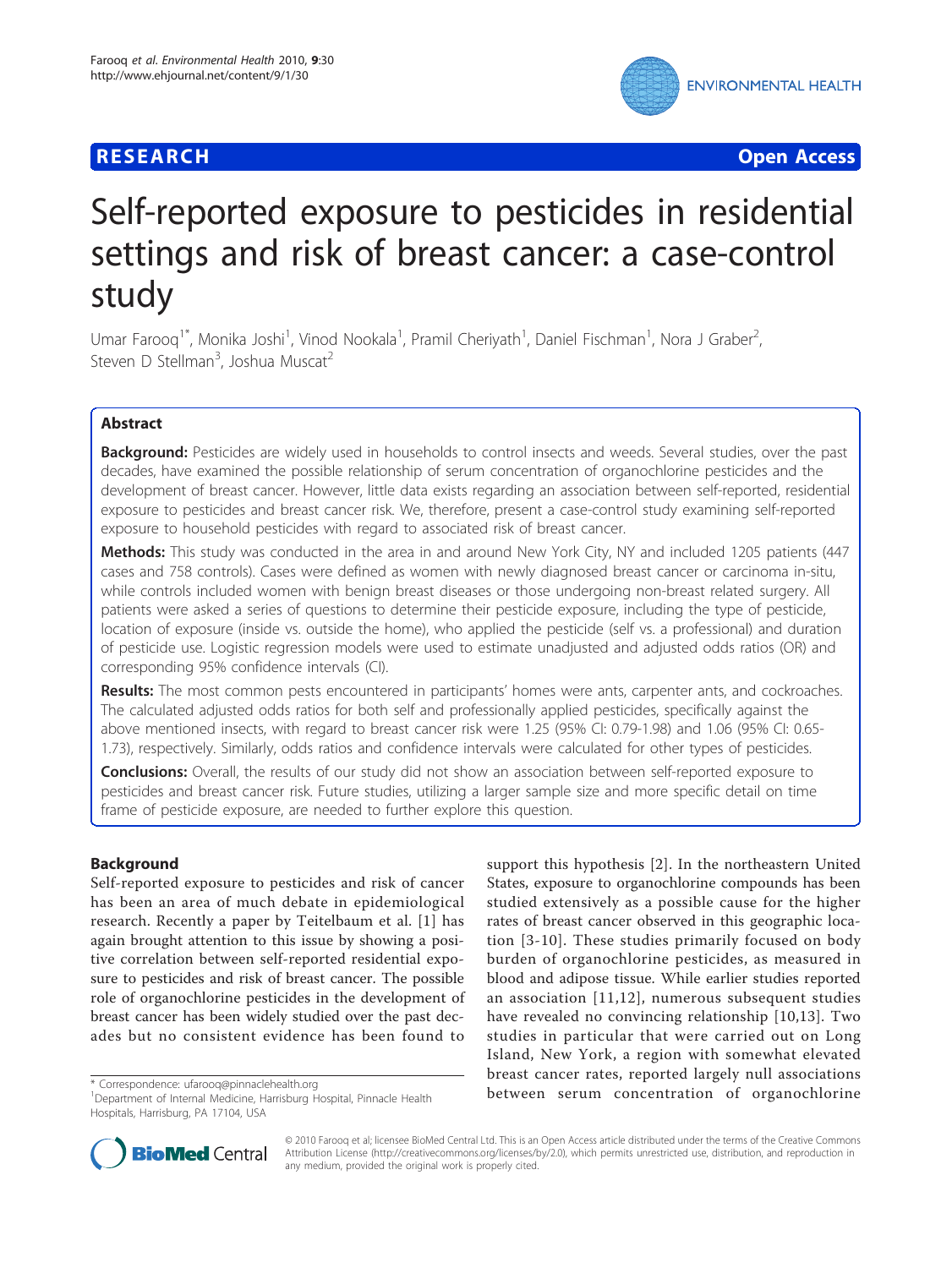pesticides and breast cancer. In a hospital-based study (American Health Foundation) conducted in the two largest hospitals on Long Island from 1994-1996, no relationship was observed between serum and adipose concentrations of organochlorine pesticides and development of breast cancer [[4](#page-7-0)]. The Long Island Breast Cancer Study Project (LIBCSP), a subsequent large population-based case-control study of women living on Long Island conducted in 1996-1997, also did not reveal an increased risk of breast cancer in relation to serum organochlorine concentration [\[10\]](#page-7-0).

Teitelbaum et al. [[1](#page-7-0)] revisited the population based LIBCSP case-control study by conducting the first analysis of self-reported residential pesticide use and breast cancer risk. Although, the positive findings in this analysis seem to conflict with the generally null results from the biomarker studies of organochlorine pesticides and breast cancer risk, it may be valid for the following reasons. There are many types of commercial pesticides, which are available or have been available in the past, not all of which can be measured biochemically. Thus, the biomarker studies which were largely focused on organochlorine pesticides may not adequately assess exposure to other pesticides. In addition, there is a concern about the possibility of contaminants in these pesticides, which may have carcinogenic properties (e.g. polychlorinated dibenzo-p-dioxins (PCDD) in certain herbicides) [\[14\]](#page-7-0). Another possible explanation may be that there are inherent limitations of biomarkers in a case-control setting. The Institute of Medicine has cautioned that use of biomarker measures of body burden of organochlorine compounds such as dioxins and dibenzofurans long after initial exposure is likely to result in misclassification of exposure because of declines in tissue concentration over time, leading to a false-negative effect [[15\]](#page-7-0). Furthermore, the majority of studies have examined the body burden of pesticides at the time of diagnosis (i.e. concomitant exposures rather than exposures closer to the time of disease initiation). Questionnaires may therefore have an advantage in exploring past exposures. Of course, the validity of selfreported exposures in epidemiology is always a concern, and there may have been a reporting bias among the LIBSCP patients diagnosed with breast cancer given the high profile and media coverage over the LIBSCP. Hence, we sought to analyze our own data on selfreported residential pesticide exposure using data from the American Health Foundation study to confirm the LIBSCP findings.

# Methods

#### Study Participants

A case-control study was conducted at Long Island Jewish Medical Center and at North Shore University Hospital from October 1994 through October 1996. The results of this study have been described in detail previously [\[4](#page-7-0)]. These hospitals serve a patient population located mostly in New York City (primarily in the borough and county of Queens) as well as Nassau and Suffolk Counties. There were no restrictions on the residence status of the participants. All patients scheduled for breast biopsy or surgery were identified through frequent contacts with breast physicians at both participating hospitals and by consulting a list of patients scheduled for pre-surgical testing for operative procedures involving the breast. Cases were women with newly diagnosed breast cancer or carcinoma in-situ, while the controls included patients with benign breast disease or women undergoing non-breast related surgery. The study protocol was approved by the Institutional Review Boards of both hospitals and by the American Health Foundation. Patients were met at the pre-surgical units of both hospitals by trained interviewers who administered structured face-to-face interviews. More than 95% of the eligible patients agreed to participate. Questionnaires were completed for 447 cases (387 invasive breast cancer and 60 carcinoma insitu) and 758 controls (490 benign breast disease and 268 surgical patients). The benign breast disease category included patients with benign breast neoplasm  $(n =$ 139), fibrocystic disease ( $n = 205$ ), fibrosclerosis of the breast ( $n = 88$ ), fibroadenosis of the breast ( $n = 10$ ), solitary cyst of the breast  $(n = 7)$ , and other nonneoplastic diseases of the breast. The 268 surgical control women were admitted for procedures involving the gallbladder (n = 106), removal of lipomas (n = 16), abdominal hernias ( $n = 22$ ), osteoarthritis ( $n = 21$ ) and other disorders unrelated to breast disease. Interviews were conducted before the surgical procedures were performed. Once the neoplastic diagnosis was confirmed, based on pathology reports, study subjects were classified as either case or control patients. This classification strategy was utilized in order to decrease the possibility of bias since the interviewer, patient, investigator, and physician were unaware of the disease diagnosis at the time of interview.

# Data Collection

Trained interviewers used a structured questionnaire to collect data which included known risk factors for breast cancer such as age at diagnosis, family history of cancer in first-degree relatives, body mass index, menstrual history and oral contraceptive use. Though family history of all types of cancer was taken, only family history of breast cancer was included in the final statistical analysis.

All patients who reported pesticide use were then asked a series of questions on pesticide exposure, which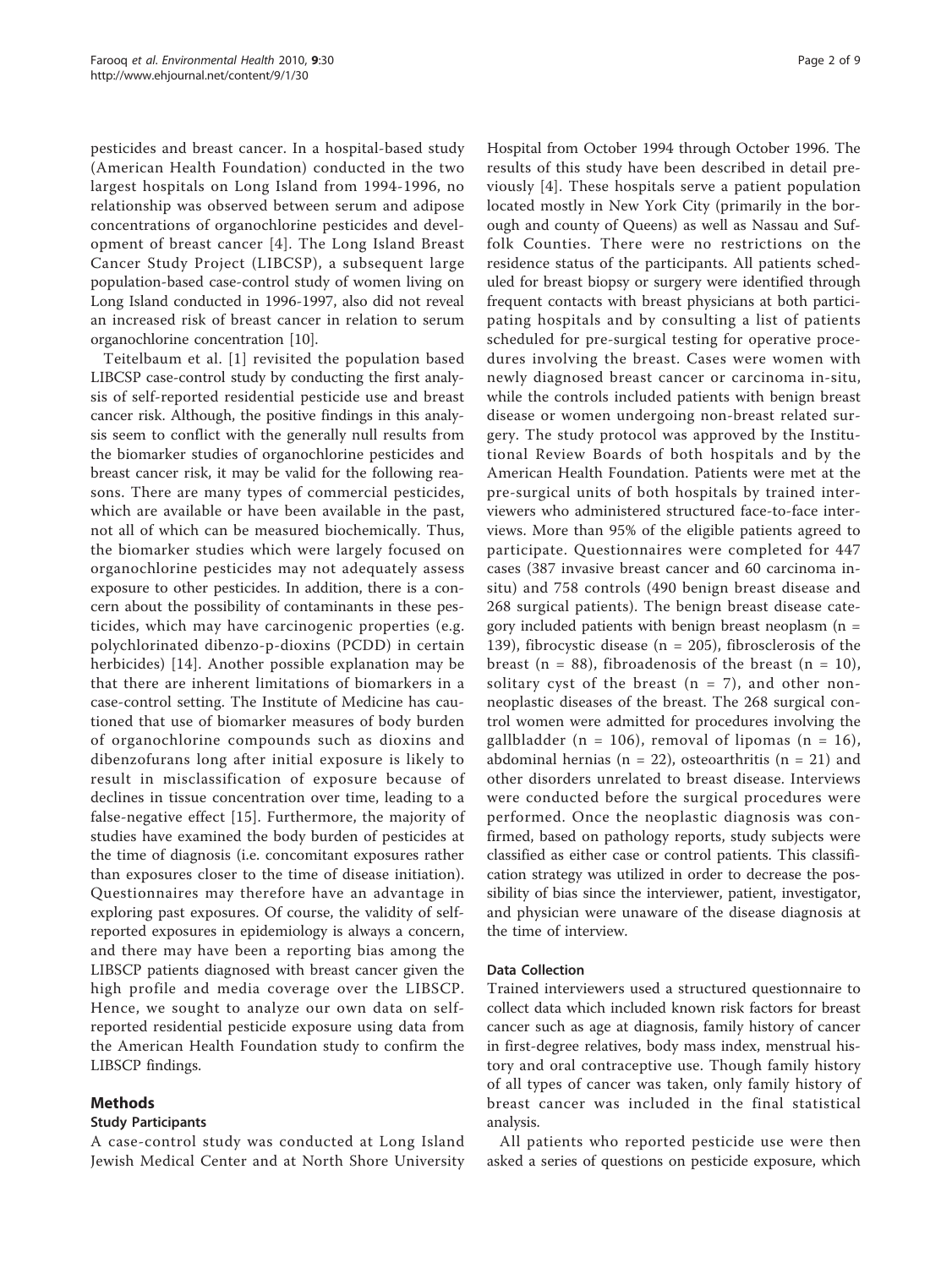included the types of pesticides to which the patient was exposed, whether it was applied by a professional insect exterminator or the patient herself, delivery method, and location of dispersal. Types of pesticides, including both insecticides and herbicides, were classified into seven categories. These included agents used for:

- 1. Ants, carpenter ants, cockroaches
- 2. Bees or wasps
- 3. Flies or mosquitoes in the home or yard
- 4. Fleas or ticks in the home
- 5. Weeds
- 6. Lawn insects
- 7. Insects or diseases of outdoor plants

If the patient reported the use of any of the above pesticides in the past, then specific questions were asked regarding the period of exposure. These included, how many months of the year pesticides were used and how often they were used during those months, with possible responses ranging from daily or continuous use to less than once-per-week. It was uncertain whether the risk of breast cancer would be greater with a professional application since higher concentrations of pesticides are often used, or with off-the-shelf agents since the patient would be performing the pesticide application herself. Likewise, data was collected regarding various product types since particle density and pesticide dose could not be assumed to be uniform across different application modalities. It should be noted that our analysis was limited by the data collection tool not specifically addressing the start and stop years of pesticide use. Thus, it was not possible to know the timing of first exposure and to estimate the lifetime exposure.

#### Statistical Analysis

For each of the seven pest categories, we calculated the risk of breast cancer according to who applied the pesticide, the method of application, and the location of application (inside or outside the home). The frequency of exposure was estimated by asking the subject how many months of the year pesticides were used and during those months how often the product was used. The answers to both these questions were used to generate an estimate of cumulative exposure. This calculated exposure density was arranged in progressive tertiles, and then analyzed for association to breast cancer risk.

Furthermore, some patients may have been exposed to multiple products. Thus, exposure categories could not be mutually exclusive. The most common mode of application was by sprayer. The use of foggers and powders was infrequent; therefore data from these two groups was combined into a single categorical variable. Similarly, few subjects reported applying pesticides both inside and outside the home. So, these subjects were combined with participants who reported using pesticides only inside the house. Data as to who actually applied the pesticide was divided into application of pesticides by the study participant and application by other individuals, who may have been pest-control professionals or household members other than the study participant. In pesticide-specific analysis, persons who reported not being exposed to the specific pesticide under analysis were classified as the non-exposed referent group.

Logistic regression models were used to estimate adjusted and unadjusted odds ratios (OR) and corresponding 95% confidence intervals (CI), regarding associations between pesticide use and development of breast cancer. Specifically, unconditional logistic regression models were selected to determine the risk according to 1) who applied the product, 2) what type of product was applied, or 3) where the product was applied. The models were adjusted for the following confounding variables: subject's age at the time of disease diagnosis, race, religion, level of education, family history of breast cancer, body mass index, age at menopause, and age at menarche. A separate model was created to test the effect of cumulative exposure in comparison to those who were never exposed. For each of the seven categories of pests, cumulative exposure to pesticide was calculated and then categorized into upper, middle and lower tertiles.

Finally, a third model was developed based on multiple exposures (yes/no) to all pesticides. For this analysis, subjects were assigned to one of the following categories: never exposed to pesticides, exposed to one type of pesticide, exposed to two types of pesticides, exposed to three types of pesticides, exposed to four types of pesticides, or exposed to five or more types of pesticides. The never-exposed category only included subjects who reported not being exposed to any pesticide. A test for trend was conducted across these categories using the Cochran-Armitage test. All data analyses were conducted using SAS statistical software version 9.1 (Cary, NC).

# Results

A total of 1205 patients were included in this study. Regarding the age of study subject 30% of the cases and 48% of the controls were younger than 50 years of age, respectively and 20% of cases and 12% of controls were older than age of 70, respectively. As regard to menopause, 42% of cases and 51% of controls had menopause by 49 years of age, respectively. Level of education was used as a substitute for the socioeconomic status. There were no significant differences between cases and controls with regard to religious status, race, oral contraceptive use, or age at menarche (Table [1](#page-3-0)).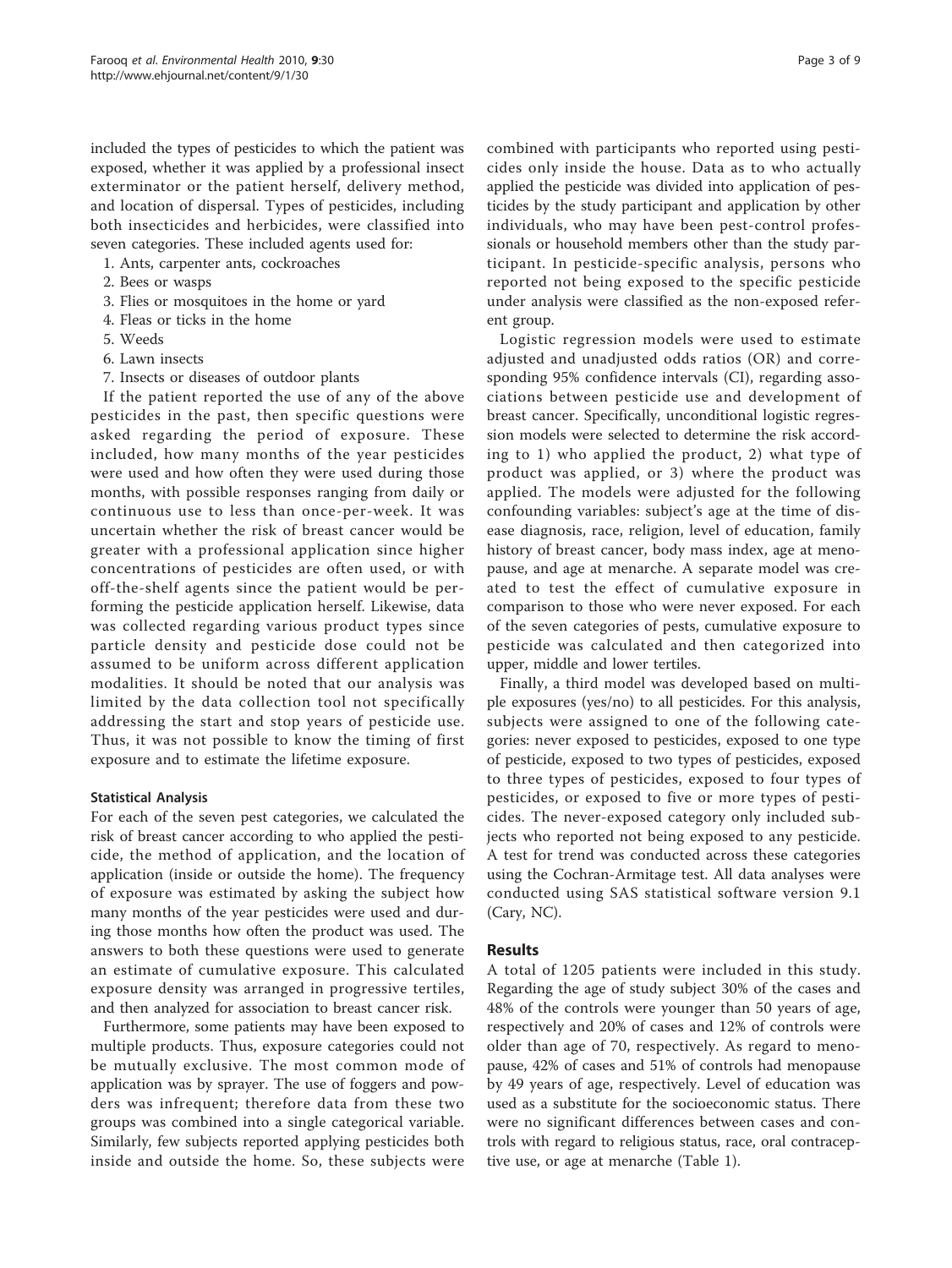<span id="page-3-0"></span>Table 1 Characteristics of the study population

| <b>Variables</b>                   |                      | Cases (%)   | Controls (%) |  |
|------------------------------------|----------------------|-------------|--------------|--|
| Age                                | < 50                 | 136 (30.4)  | 361 (47.6)   |  |
|                                    | 50-59                | 121 (27.1)  | 173 (22.8)   |  |
|                                    | 60-69                | 101 (22.6)  | 132 (17.4)   |  |
|                                    | > 70                 | 89 (19.9)   | 92 (12.1)    |  |
| Education                          | ≤High school         | 175 (41.6)  | 261 (34.8)   |  |
|                                    | ≤College<br>graduate | 157 (37.3)  | 321 (42.9)   |  |
|                                    | Post graduate        | 89 (21.14)  | 167 (22.3)   |  |
| Race                               | White                | 384 (91.2)  | 689 (92.0)   |  |
|                                    | Black                | 29 (6.9)    | 56 (7.5)     |  |
|                                    | Asian/Others         | 8(1.9)      | 4(0.5)       |  |
| Religion                           | Protestant           | 77 (18.3)   | 134 (17.9)   |  |
|                                    | Catholics            | 167 (39.7)  | 330 (44.1)   |  |
|                                    | Jewish               | 146 (34.7)  | 231 (30.8)   |  |
|                                    | Others               | 25 (5.9)    | 39 (5.2)     |  |
|                                    | None                 | 4(1.0)      | 12(1.6)      |  |
|                                    | Refused              | 2(0.5)      | 3(0.4)       |  |
| BMI*                               | < 25                 | 200 (48.19) | 370 (50.3)   |  |
|                                    | 25-29.9              | 124 (29.9)  | 206 (28.0)   |  |
|                                    | >30                  | 91 (21.9)   | 160 (21.7)   |  |
| Menstrual status                   | Pre menopausal       | 114(27.1)   | 307 (41.0)   |  |
|                                    | Peri<br>menopausal   | 41 (9.7)    | 70 (9.4)     |  |
|                                    | Postmenopausal       | 266 (63.2)  | 372 (49.7)   |  |
| Age at menopause                   | $\leq 49$            | 110 (42.3)  | 188 (51.0)   |  |
|                                    | 50                   | 45 (17.3)   | 57 (15.4)    |  |
|                                    | $\geq 51$            | 105 (40.4)  | 124 (33.6)   |  |
| Age at menarche                    | < 12                 | 216 (51.3)  | 373 (49.9)   |  |
|                                    | $\geq$ 12            | 205 (48.7)  | 375 (50.1)   |  |
| Ever used an Oral<br>Contraceptive | Yes                  | 193 (45.8)  | 369 (49.5)   |  |
|                                    | No                   | 228 (54.2)  | 376 (50.5)   |  |

 $*$ BMI = body mass index

The total numbers of subjects never exposed to any kind of pesticide were 143 cases (32%) and 229 controls (30%), respectively. When the relationship between breast cancer and the type of pesticides used was analyzed with regard to who applied the product, both the unadjusted and adjusted odds ratios were not found to be significant. For example, the most commonly used pesticides were for ant, carpenter ant, and cockroach infestations. The adjusted odds ratio for self-application of pesticide and application by other individuals were 1.25 (95% CI: 0.79-1.98) and 1.06 (95% CI: 0.65-1.73), respectively (Table [2\)](#page-4-0). Similarly, when different pesticide application methods were analyzed with regard to breast cancer risk, no statistically significant association was found. For example, the breast cancer risk associated with application by spray in the ants and cockroaches category was 1.27 (95% CI: 0.83-1.94); and by fogger or powder together in the same category was 0.81 (95% CI: 0.44-1.49) (Table [3\)](#page-4-0). The breast cancer risk for pesticides against ant, carpenter ant, and cockroach infestations, when pesticide application occurred either inside the home or both inside and outside the home was 1.13 (95% CI: 0.75-1.72), while the breast cancer risk for outside-only application of pesticide was 1.22 (95% CI: 0.60-2.50) (Table [4](#page-5-0)).

With regard to the relationship between cumulative exposure to a single pesticide and risk of breast cancer, no significant association was found (Table [5\)](#page-6-0). Furthermore, no dose-response relationship was discerned for any type of pesticide employed. For example, for ants, carpenter ants and cockroaches; the risk of breast cancer was 0.99 (95% CI: 0.56-1.72) in tertile one, 1.15 (95% CI: 0.56-2.36) in tertile two, and 0.95 (95% CI: 0.52-1.73) in tertile three. With regard to exposure to multiple types of pesticide, similar to single pesticide exposure, no dose-response relationship could be found. Likewise, the trend test for a possible association did not show a significant relationship (unadjusted p-value was 0.28; adjusted p-value was 0.31) (Table [6](#page-6-0)).

Finally, separate analyses were performed for breast cancer risk with respect to control patients who either had benign breast diseases only or control patients who had been diagnosed with non-breast related surgical conditions. The findings were consistent with those found when both control groups were combined to form a single control group.

#### **Discussion**

In our hospital-based case-control study, no significant relationship was found despite performing an analysis which took into consideration the location of exposure, method of pesticide application, and who applied the pesticide or herbicide. However, an increased risk of breast cancer was found in those women who had a moderate level of exposure to pesticides that were used for flea and tick infestations (odds ratio 10.73 (95% CI: 1.14-101.28) (Table [5\)](#page-6-0). This finding is likely due to chance since it does not follow a clear dose-response relationship and is not consistent with our other findings.

Organochlorine pesticides have received more attention in the past because of their persistence in the environment, continued detection in the food supply and breast milk and their ability to be stored in the adipose tissue of both animals and humans [[16](#page-7-0)]. Furthermore, because some organochlorine compounds have been shown to act as both estrogen agonists or antagonists in several animal experiments, a possible association of breast cancer risk with organochlorine exposure has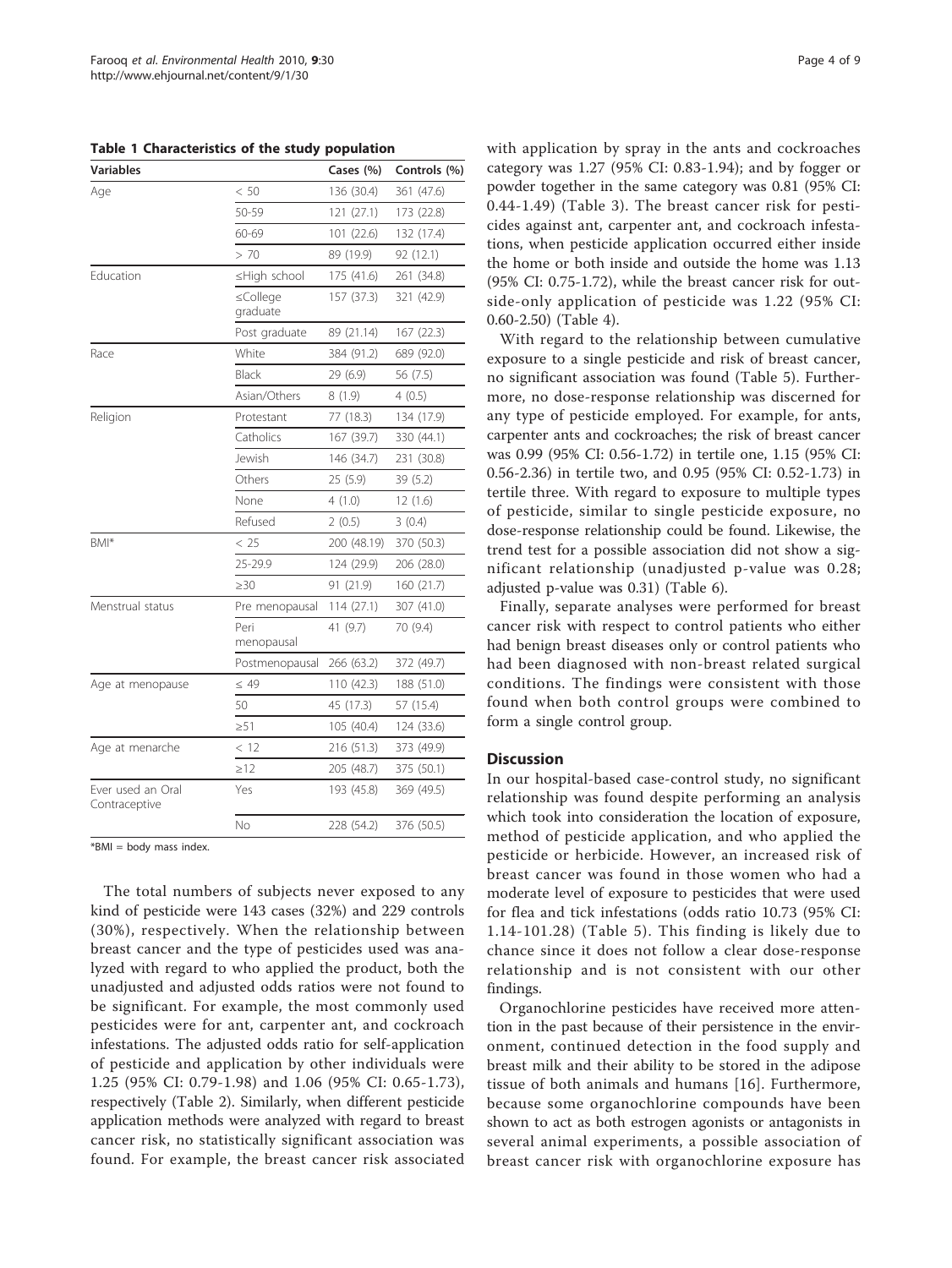| Types of pesticides used for the<br>Who applied these products<br>following pests |                                              | Number of<br>cases | Number of<br>control | Adjusted<br>OR <sup>*</sup> | 95% CI        |
|-----------------------------------------------------------------------------------|----------------------------------------------|--------------------|----------------------|-----------------------------|---------------|
| Never exposed <sup>+</sup>                                                        |                                              | 143                | 229                  |                             |               |
| Ants, carpenter ant, cockroaches                                                  | Study participant                            | 120                | 205                  | 1.25                        | $0.79 - 1.98$ |
|                                                                                   | Another from the same household/professional | 109                | 108                  | 1.06                        | $0.65 - 1.73$ |
| Bees or wasps                                                                     | Study participant                            | 22                 | 41                   | 0.73                        | $0.31 - 1.72$ |
|                                                                                   | Another from the same household/professional | 27                 | 42                   | 1.66                        | $0.70 - 3.94$ |
| Flies or mosquitoes in your home or<br>yard                                       | Study participant                            | 19                 | 28                   | 2.01                        | $0.71 - 5.66$ |
|                                                                                   | Another from the same household/professional | 13                 | 12                   | 1.66                        | $0.42 - 6.62$ |
| Fleas or ticks in your home                                                       | Study participant                            | 27                 | 41                   | 1.52                        | $0.58 - 3.93$ |
|                                                                                   | Another from the same household/professional | 15                 | 36                   | 1.59                        | $0.57 - 4.44$ |
| Weeds                                                                             | Study participant                            | 12                 | 18                   | 1.2                         | $0.40 - 3.58$ |
|                                                                                   | Another from the same household/professional | 104                | 164                  | 1.21                        | $0.75 - 1.97$ |
| Lawn insects                                                                      | Study participant                            | 11                 | 7                    | 2.68                        | $0.72 - 9.92$ |
|                                                                                   | Another from the same household/professional | 89                 | 133                  | 1.22                        | $0.73 - 2.04$ |
| Insects or diseases of outdoor plants                                             | Study participant                            | 18                 | 17                   | 2.55                        | $0.81 - 8.00$ |
|                                                                                   | Another from the same household/professional | 57                 | 99                   | 0.95                        | $0.52 - 1.74$ |

<span id="page-4-0"></span>Table 2 Exposure to pesticides based on who applied the product

\* Adjusted for age at the time of diagnosis, race, religion, level of education, family history of breast cancer, body mass index, age at menopause and age at menarche.

<sup>+</sup> The never exposed category included persons who reported not being exposed to the pesticides.

CI, confidence interval; OR, odds ratio

# Table 3 Exposure to pesticides analyzed based on the type of product used

| Types of pesticides used for the following<br>pests | Type of product               | Number of<br>cases | Number of<br>control | Adjusted<br><b>OR</b> | 95% CI         |
|-----------------------------------------------------|-------------------------------|--------------------|----------------------|-----------------------|----------------|
| Never exposed <sup>+</sup>                          |                               | 143                | 229                  |                       |                |
| Ants, carpenter ant, cockroaches                    | spray                         | 181                | 296                  | 1.27                  | $0.83 - 1.94$  |
|                                                     | fogger/powder/some other form | 46                 | 88                   | 0.81                  | $0.44 - 1.49$  |
| Bees or wasps                                       | spray                         | 49                 | 78                   | 1.11                  | $0.58 - 2.13$  |
|                                                     | fogger/powder/some other form | $\mathbf{0}$       | 5                    | $\Omega$              |                |
| Flies or mosquitoes in your home or yard            | spray                         | 29                 | 33                   | 2.16                  | $0.88 - 5.30$  |
|                                                     | fogger/powder/some other form | $\overline{2}$     | 7                    | < 0.001               |                |
| Fleas or ticks in your home                         | spray                         | 17                 | 30                   | 1.85                  | $0.60 - 5.68$  |
|                                                     | fogger/powder/some other form | 25                 | 46                   | 1.4                   | $0.57 - 3.43$  |
| Weeds                                               | spray                         | 71                 | 123                  | 0.94                  | $0.55 - 1.61$  |
|                                                     | fogger/powder/some other form | 43                 | 58                   | 1.76                  | $0.91 - 3.42$  |
| Lawn insects                                        | spray                         | 80                 | 113                  | 1.2                   | $0.70 - 2.03$  |
|                                                     | fogger/powder/some other form | 20                 | 26                   | 1.99                  | $0.81 - 4.86$  |
| Insects or diseases of outdoor plants               | spray                         | 67                 | 103                  | 1.03                  | $0.57 - 1.85$  |
|                                                     | fogger/powder/some other form | 8                  | 13                   | 2.55                  | $0.60 - 10.88$ |

\* Adjusted for age at the time of diagnosis, race, religion, level of education, family history of breast cancer, body mass index, age at menopause and age at menarche.

<sup>+</sup> The never exposed category included persons who reported not being exposed to the pesticides.

CI, confidence interval; OR, odds ratio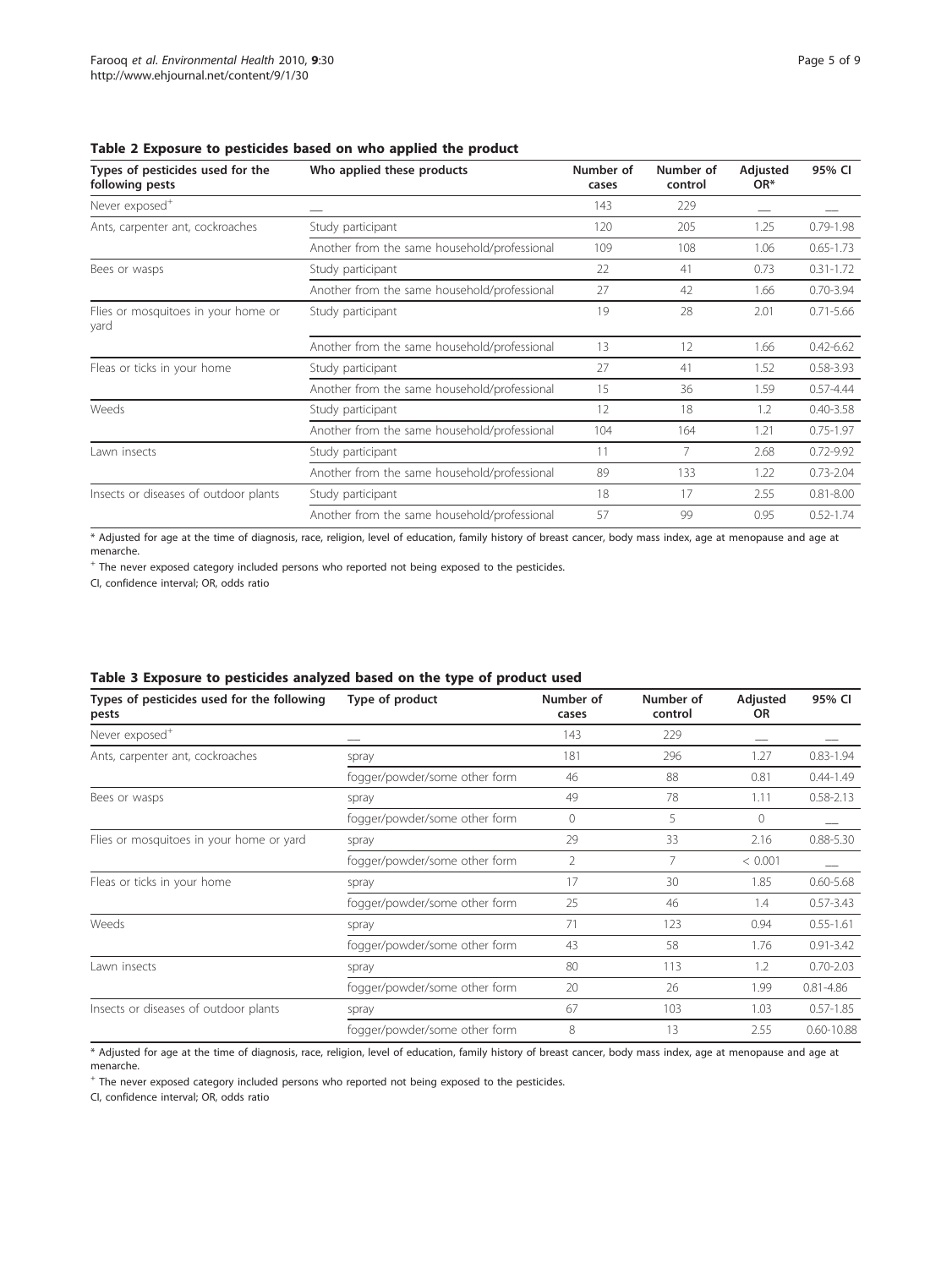| Types of pesticides used for the following<br>pests | Location                          | Number of<br>cases | Number of<br>control | Adjusted<br>OR. | 95% CI         |
|-----------------------------------------------------|-----------------------------------|--------------------|----------------------|-----------------|----------------|
| Never exposed <sup>+</sup>                          |                                   | 143                | 229                  |                 |                |
| Ants, carpenter ant, cockroaches                    | Inside or both inside and outside | 200                | 343                  | 1.13            | $0.75 - 1.72$  |
|                                                     | Outside only                      | 28                 | 42                   | 1.22            | $0.60 - 2.50$  |
| Bees or wasps                                       | Inside or both inside and outside | 15                 | 21                   | 2.42            | $0.76 - 7.75$  |
|                                                     | Outside only                      | 34                 | 61                   | 0.84            | $0.40 - 1.74$  |
| Flies or mosquitoes in your home or yard            | Inside or both inside and outside | 17                 | 17                   | 2.21            | $0.77 - 6.30$  |
|                                                     | Outside only                      | 13                 | 23                   | 1.15            | $0.29 - 4.60$  |
| Fleas or ticks in your home                         | Inside or both inside and outside | 40                 | 70                   | 1.55            | $0.71 - 3.40$  |
|                                                     | Outside only                      | 2                  |                      | 1.57            | $0.21 - 11.94$ |
| Weeds                                               | Inside or both inside and outside | 3                  | $\mathcal{P}$        | 4.77            | $0.37 - 62.10$ |
|                                                     | Outside only                      | 113                | 177                  | 1.21            | $0.76 - 1.93$  |
| Lawn insects                                        | Inside or both inside and outside | 3                  |                      |                 |                |
|                                                     | Outside only                      | 97                 | 138                  | 1.3             | $0.79 - 2.14$  |
| Insects or diseases of outdoor plants               | Inside or both inside and outside | 5                  | 3                    |                 |                |
|                                                     | Outside only                      | 69                 | 112                  | 1.05            | $0.59 - 1.85$  |

#### <span id="page-5-0"></span>Table 4 Exposure to pesticides based on where it was applied

\* Adjusted for age at the time of diagnosis, race, religion, level of education, family history of breast cancer, body mass index, age at menopause and age at menarche.

<sup>+</sup> The never exposed category included persons who reported not being exposed to the pesticides.

CI, confidence interval; OR, odds ratio

been hypothesized and investigated [[17,18](#page-7-0)]. The collective evidence to date does not appear to support a relation between exposure to organochlorines and risk of breast cancer but several questions still remain regarding the time frame of pesticide exposure [[16](#page-7-0),[19](#page-8-0)-[21\]](#page-8-0). The shorter lived compounds, unlike the organochlorines, do not persist in the environment for long durations. However, these shorter lived pesticides may still be hazardous with longstanding biological effects, and self-reporting is often the only means of assessing historical exposure to such chemical in epidemiological studies [\[22\]](#page-8-0).

Comparison between our study and the LIBSCP study [[1\]](#page-7-0) shows conflicting results. The LIBSCP study showed an increased breast cancer risk with all pest groups combined, (OR = 1.39, 95% CI: 1.15-1.68), but there was no evidence of increasing risk with increasing lifetime exposure. However, this weak association was not supported by our study, which was also performed in the Long Island, New York area. In comparison to our study, Teitelbaum's study had a larger sample size and employed a measure of lifetime exposure, which enumerated the number of years for which the pesticide was applied. In our study, the estimated cumulative exposure represented the frequency of pesticide exposure in a given year. Unlike Teitelbaum's study, our questionnaire did not address how many years each product had been used, thus it was not possible to estimate lifetime exposure. Similar to the Teitelbaum's study, our study

showed that the risk varied little between different types of products or who applied the agent.

One possible explanation for the difference in findings between our study and the LIBCSP study is that LIBSCP used randomly selected population controls. In our study, women with a suspicious breast mass did not know their tissue diagnosis at the time of questionnaire completion. Thus, the design of our study may have minimized recall bias. Furthermore, positive findings in the LIBCSP study could have been due to chance as the authors note that they did not observe a dose-response relationship.

The major strength of our study is that the data was collected in-person, by an interviewer before the disease diagnosis was established and assignment to either the case or control group occurred after the review of tissue pathology reports. This potentially would have minimized any possibility of a reporting bias, despite the high profile of breast cancer risk studies from Long Island, NY. The use of two control groups serves to validate these findings, where subjects with benign breast disease likely had very similar referral patterns as breast cancer cases, and the use of general surgical controls reduced possible methodological bias if an association between pesticide use and benign breast disease existed.

The main limitation of our study is that the questionnaire did not specify the time frame of exposure. This might be important since we know that there is potential of a long lag time between exposure to pesticides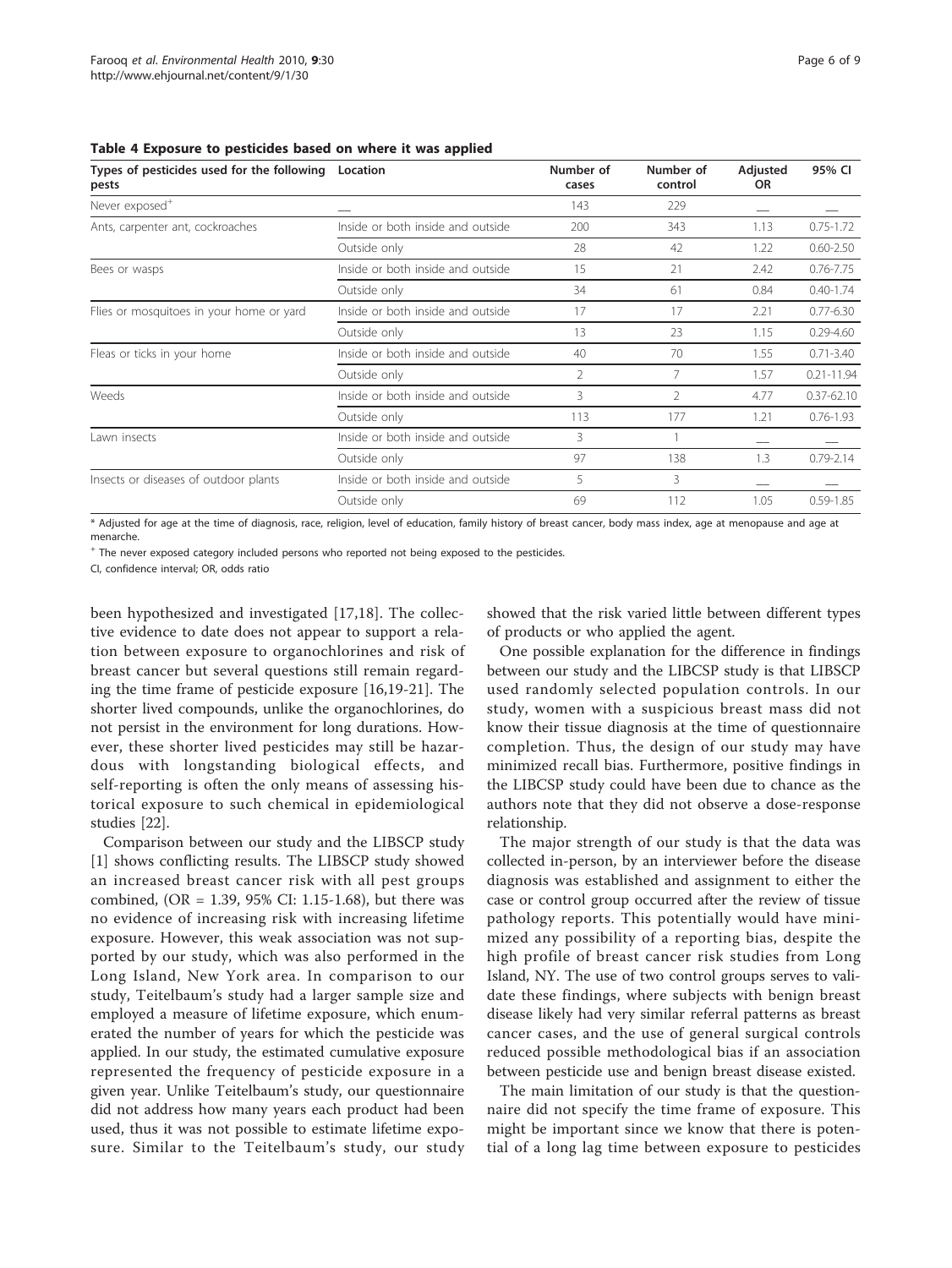| Types of pesticides used<br>for the following pests         | Cumulative<br><b>Exposures</b> | <b>Number</b><br>of cases | <b>Number of controls</b>    |                               |       | OR after adjusting<br>for confounders*<br>(vs. never exposed) | 95% CI         |
|-------------------------------------------------------------|--------------------------------|---------------------------|------------------------------|-------------------------------|-------|---------------------------------------------------------------|----------------|
|                                                             |                                |                           | Benign<br>breast<br>diseases | Other<br>surgical<br>diseases | Total |                                                               |                |
| Never exposed <sup>+</sup>                                  |                                | 143                       | 145                          | 84                            | 229   |                                                               |                |
| Ants, carpenter ants,<br>cockroaches                        | Tertiles 1 (1-33%)             | 93                        | 105                          | 39                            | 144   | 0.99                                                          | $0.56 - 1.72$  |
|                                                             | Tertiles 2 (34-66%)            | 49                        | 51                           | 37                            | 88    | 1.15                                                          | $0.56 - 2.36$  |
|                                                             | Tertiles 3 (67-100%)           | 84                        | 97                           | 54                            | 151   | 0.95                                                          | $0.52 - 1.73$  |
| Bees or wasps                                               | Tertiles 1 (1-33%)             | 25                        | 28                           | 11                            | 39    | 0.7                                                           | $0.28 - 1.75$  |
|                                                             | Tertiles 2 (34-66%)            | 5                         | 14                           | 9                             | 23    | 0.45                                                          | $0.11 - 1.81$  |
|                                                             | Tertiles 3 (67-100%)           | 19                        | 10                           | 10                            | 20    | 3.15                                                          | $0.61 - 16.35$ |
| Flies or mosquitoes in your<br>home or yard                 | Tertiles 1 (1-33%)             | 14                        | $\overline{7}$               | 5                             | 12    | 2.37                                                          | $0.50 - 11.22$ |
|                                                             | Tertiles 2 (34-66%)            | 8                         | 6                            | 6                             | 12    | 1.18                                                          | $0.20 - 6.98$  |
|                                                             | Tertiles 3 (67-100%)           | $\circ$                   | $\mathcal{Q}$                | $\overline{7}$                | 16    | 1.66                                                          | $0.26 - 10.67$ |
| Fleas or ticks in your home                                 | Tertiles 1 (1-33%)             | 17                        | 18                           | 13                            | 31    | 1.1                                                           | $0.30 - 3.95$  |
|                                                             | Tertiles 2 (34-66%)            | 15                        | 8                            | 9                             | 17    | 10.73                                                         | 1.14-101.28    |
|                                                             | Tertiles 3 (67-100%)           | 10                        | 19                           | $\overline{7}$                | 26    | 2.95                                                          | 0.46-19.04     |
| Weeds                                                       | Tertiles 1 (1-33%)             | 51                        | 49                           | 34                            | 83    | 1.21                                                          | $0.61 - 2.40$  |
|                                                             | Tertiles 2 (34-66%)            | 22                        | 24                           | 13                            | 37    | 1.7                                                           | $0.64 - 4.53$  |
|                                                             | Tertiles 3 (67-100%)           | 41                        | 37                           | 21                            | 58    | 1.03                                                          | $0.43 - 2.45$  |
| Lawn insects                                                | Tertiles 1 (1-33%)             | 42                        | 41                           | 19                            | 60    | 1.43                                                          | $0.67 - 3.05$  |
|                                                             | Tertiles 2 (34-66%)            | 20                        | 16                           | 12                            | 28    | 2.42                                                          | $0.86 - 6.78$  |
|                                                             | Tertiles 3 (67-100%)           | 36                        | 30                           | 20                            | 50    | 0.68                                                          | $0.28 - 1.64$  |
| Insects or diseases of outdoor Tertiles 1 (1-33%)<br>plants |                                | 26                        | 37                           | 21                            | 58    | 0.68                                                          | $0.29 - 1.58$  |
|                                                             | Tertiles 2 (34-66%)            | 14                        | 12                           | 6                             | 18    | 1.13                                                          | $0.37 - 3.40$  |
|                                                             | Tertiles 3 (67-100%)           | 33                        | 22                           | 18                            | 40    | 1.04                                                          | $0.37 - 2.92$  |

## <span id="page-6-0"></span>Table 5 Cumulative exposure to different types of pesticides

\* Adjusted for age at the time of diagnosis, race, religion, level of education, family history of breast cancer, body mass index, age at menopause and age at menarche.

<sup>+</sup> The never exposed category included persons who reported not being exposed to the pesticides.

CI, confidence interval; OR, odds ratio

# Table 6 Exposure to one or more different types of pesticides

| Number of pesticides exposed to                         | Cases $n = 446$ (%) | Control $n = 758$ (%) | Adjusted OR* | 95% CI        |
|---------------------------------------------------------|---------------------|-----------------------|--------------|---------------|
| No exposure to any type of pesticide (never said yes)   | 143 (32.0)          | 229 (30.2)            |              |               |
| Exposure to one type of pesticide only                  | 141 (31.5)          | 285 (37.6)            | 0.98         | $0.64 - 1.52$ |
| Exposure to two different types of pesticides           | 64 (14.3)           | 96 (12.7)             | .45          | $0.80 - 2.61$ |
| Exposure to three different types of pesticides         | 50 (11.2)           | 78 (10.3)             | .25          | $0.70 - 2.25$ |
| Exposure to four different types of pesticides          | 32(7.2)             | 52 (6.9)              | 0.75         | $0.36 - 1.57$ |
| Exposure to five to seven different types of pesticides | 17(3.8)             | 18 (2.4)              | 221          | $0.80 - 6.09$ |

#### **TREND TEST** p-value<sup>+</sup>  $0.31$

\* Adjusted for age at the time of diagnosis, race, religion, level of education, family history of breast cancer, body mass index, age at menopause and age at menarche.

+ significant p value defined as < 0.05

CI, confidence interval; OR, odds ratio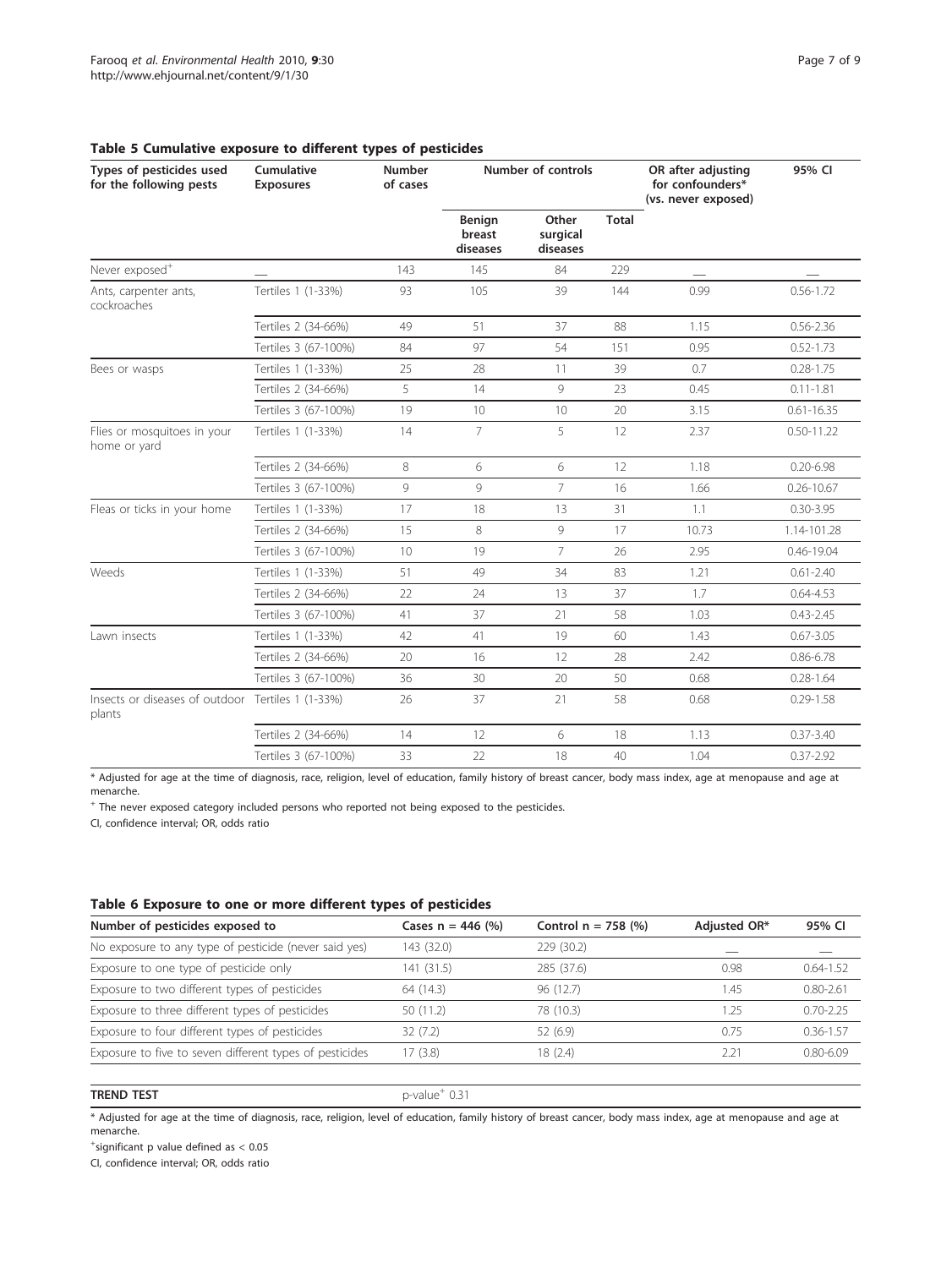<span id="page-7-0"></span>and development of breast cancer, as reported by Hoyer et al. [12]. This lack of specificity does limit application of our results. In addition, we did not have information regarding the chemicals used in each of our seven categories of pesticides, limiting the mutual exclusivity of categories. With respect to sample size, the small sample size of our study population might have limited our ability to discern small exposure effects. Also, separating the pesticides into smaller categories might have reduced the statistical power even further. However, the general pattern of odds ratios across the many categories is largely null indicating an overall lack of association. Finally, self-reporting is a crude measure of historical environmental exposure and not of an actual biological exposure, although the validity of biological measurements may also be somewhat problematic due to degradation and elimination of compounds over time.

# Conclusions

In conclusion, our case-control study did not show an association between self-reported residential exposure to pesticides and breast cancer risk. The real strength of this study is that the interviews were conducted before tissuebased diagnosis of disease. However, our study was limited by the lack of detail on the time of initial exposure, a smaller sample size, and an absence of information regarding the chemical constituents of different categories of pesticides. Therefore, we recommend that a follow-up study with more precise information about the time frame of exposure, a larger sample size, and a detailed account of chemical constituents of the pesticides should be conducted to further explore this question.

#### Abbreviations

LIBCSP: Long Island Breast Cancer Study Project.

#### Acknowledgements

This work was funded by National Cancer Institute Grants CA-63021, CA-72562, CA-17613, and CA 104231. We greatly appreciate the financial and intellectual support of John D. Goldman, MD and Nirmal Joshi, MD.

#### Author details

<sup>1</sup>Department of Internal Medicine, Harrisburg Hospital, Pinnacle Health Hospitals, Harrisburg, PA 17104, USA. <sup>2</sup>Department of Public Health Sciences, Penn State College of Medicine, Hershey, PA 17033, USA. <sup>3</sup>Department of Epidemiology, Mailman School of Public Health, Columbia University, New York City, NY 10032, USA.

#### Authors' contributions

UF participated in study design, prepared the datasets, oversaw the analysis and drafted the manuscript. MJ participated in study design, and helped drafting the manuscript. VN participated in study design, and helped drafting the manuscript. PC participated in the study design, prepared the datasets, oversaw the analysis and, helped drafting the manuscript. DF reviewed the manuscript and revised it critically for important intellectual content. NJG helped prepare the datasets and performed the statistical analysis. SDS was principal investigator, reviewed the manuscript and revised it critically for important intellectual content. JM participated in the study design, oversaw the analysis, reviewed the study results, and revised the manuscript critically for important intellectual content.

All authors read and approved the final manuscript.

#### Competing interests

The authors declare that they have no competing interests.

Received: 11 January 2010 Accepted: 25 June 2010 Published: 25 June 2010

#### References

- 1. Teitelbaum SL, Gammon MD, Britton JA, Neugut AI, Levin B, Stellman SD: [Reported residential pesticide use and breast cancer risk on Long Island,](http://www.ncbi.nlm.nih.gov/pubmed/17166928?dopt=Abstract) [New York.](http://www.ncbi.nlm.nih.gov/pubmed/17166928?dopt=Abstract) Am J Epidemiol 2007, 165:643-651.
- 2. Salehi F, Turner MC, Phillips KP, Wigle DT, Krewski D, Aronson KJ: [Review of](http://www.ncbi.nlm.nih.gov/pubmed/18368557?dopt=Abstract) [the etiology of breast cancer with special attention to organochlorines](http://www.ncbi.nlm.nih.gov/pubmed/18368557?dopt=Abstract) [as potential endocrine disruptors.](http://www.ncbi.nlm.nih.gov/pubmed/18368557?dopt=Abstract) J Toxicol Environ Health B Crit Rev 2008, 11:276-300.
- 3. Zheng T, Holford TR, Mayne ST, Ward B, Carter D, Owens PH, Dubrow R, Zahm SH, Boyle P, Archibeque S: [DDE and DDT in breast adipose tissue](http://www.ncbi.nlm.nih.gov/pubmed/10472944?dopt=Abstract) [and risk of female breast cancer.](http://www.ncbi.nlm.nih.gov/pubmed/10472944?dopt=Abstract) Am J Epidemiol 1999, 150:453-458.
- 4. Stellman SD, Djordjevic MV, Britton JA, Muscat JE, Citron ML, Kemeny M, Busch E, Gong L: [Breast cancer risk in relation to adipose concentrations](http://www.ncbi.nlm.nih.gov/pubmed/11097233?dopt=Abstract) [of organochlorine pesticides and polychlorinated biphenyls in Long](http://www.ncbi.nlm.nih.gov/pubmed/11097233?dopt=Abstract) [Island, New York.](http://www.ncbi.nlm.nih.gov/pubmed/11097233?dopt=Abstract) Cancer Epidemiol Biomarkers Prev 2000, 9:1241-1249.
- 5. Zheng T, Holford TR, Tessari J, Mayne ST, Owens PH, Ward B, Carter D, Boyle P, Dubrow R, Archibeque-Engle S, Zahm SH: [Breast Cancer Risk](http://www.ncbi.nlm.nih.gov/pubmed/10901329?dopt=Abstract) [Associated with Congeners of Polychlorinated Biphenyls.](http://www.ncbi.nlm.nih.gov/pubmed/10901329?dopt=Abstract) Am J Epidemiol 2000, 152:50-58.
- 6. Wolff MS, Berkowitz GS, Brower S, Senie R, Bleiweiss IJ, Tartter P, Pace B, Roy N, Wallenstein S, Weston A: [Organochlorine exposures and breast](http://www.ncbi.nlm.nih.gov/pubmed/11068929?dopt=Abstract) [cancer risk in New York City women.](http://www.ncbi.nlm.nih.gov/pubmed/11068929?dopt=Abstract) Environ Res 2000, 84:151-161.
- 7. Moysich KB, Ambrosone CB, Vena JE, Shields PG, Mendola P, Kostyniak P, Greizerstein H, Graham S, Marshall JR, Schisterman EF, Freudenheim JL: [Environmental organochlorine exposure and postmenopausal breast](http://www.ncbi.nlm.nih.gov/pubmed/9521429?dopt=Abstract) [cancer risk.](http://www.ncbi.nlm.nih.gov/pubmed/9521429?dopt=Abstract) Cancer Epidemiol Biomarkers Prev 1998, 7:181-188.
- 8. Helzlsouer KJ, Alberg AJ, Huang HY, Hoffman SC, Strickland PT, Brock JW, Burse VW, Needham LL, Bell DA, Lavigne JA, Yager JD, Comstock GW: [Serum concentrations of organochlorine compounds and the](http://www.ncbi.nlm.nih.gov/pubmed/10385143?dopt=Abstract) [subsequent development of breast cancer.](http://www.ncbi.nlm.nih.gov/pubmed/10385143?dopt=Abstract) Cancer Epidemiol Biomarkers Prev 1999, 8:525-532.
- 9. Wolff MS, Zeleniuch-Jacquotte A, Dubin N, Toniolo P: [Risk of breast cancer](http://www.ncbi.nlm.nih.gov/pubmed/10750665?dopt=Abstract) [and organochlorine exposure.](http://www.ncbi.nlm.nih.gov/pubmed/10750665?dopt=Abstract) Cancer Epidemiol Biomarkers Prev 2000, 9:271-277.
- 10. Gammon MD, Wolff MS, Neugut AI, Eng SM, Teitelbaum SL, Britton JA, Terry MB, Levin B, Stellman SD, Kabat GC, Hatch M, Senie R, Berkowitz G, Bradlow HL, Garbowski G, Maffeo C, Montalvan P, Kemeny M, Citron M, Schnabel F, Schuss A, Hajdu S, Vinceguerra V, Niguidula N, Ireland K, Santella RM: [Environmental toxins and breast cancer on Long Island. II.](http://www.ncbi.nlm.nih.gov/pubmed/12163320?dopt=Abstract) [Organochlorine compound levels in blood.](http://www.ncbi.nlm.nih.gov/pubmed/12163320?dopt=Abstract) Cancer Epidemiol Biomarkers Prev 2002, 11:686-697.
- 11. Hoyer AP, Jorgensen T, Grandjean P, Hartvig HB: [Repeated measurements](http://www.ncbi.nlm.nih.gov/pubmed/10710203?dopt=Abstract) [of organochlorine exposure and breast cancer risk \(Denmark\).](http://www.ncbi.nlm.nih.gov/pubmed/10710203?dopt=Abstract) Cancer Causes Control 2000, 11:177-184.
- 12. Hoyer AP, Grandjean P, Jorgensen T, Brock JW, Hartvig HB: [Organochlorine](http://www.ncbi.nlm.nih.gov/pubmed/9851382?dopt=Abstract) [exposure and risk of breast cancer.](http://www.ncbi.nlm.nih.gov/pubmed/9851382?dopt=Abstract) Lancet 1998, 352:1816-1820.
- 13. Calle EE, Frumkin H, Henley SJ, Savitz DA, Thun MJ: [Organochlorines and](http://www.ncbi.nlm.nih.gov/pubmed/12363327?dopt=Abstract) [breast cancer risk.](http://www.ncbi.nlm.nih.gov/pubmed/12363327?dopt=Abstract) CA Cancer J Clin 2002, 52:301-309.
- 14. Dich J, Zahm SH, Hanberg A, Adami HO: [Pesticides and cancer.](http://www.ncbi.nlm.nih.gov/pubmed/9498903?dopt=Abstract) Cancer Causes Control 1997, 8:420-443.
- 15. Institute of Medicine, Committee to Review the Health Effects in Vietnam Veterans of Exposure to Herbicides. Veterans and Agent Orange: Health Effects of Herbicides Used in Vietnam. National Academy of Sciences Press, Washington, D.C. 1994, 283.
- 16. Snedeker SM: [Pesticides and breast cancer risk: a review of DDT, DDE,](http://www.ncbi.nlm.nih.gov/pubmed/11250804?dopt=Abstract) [and dieldrin.](http://www.ncbi.nlm.nih.gov/pubmed/11250804?dopt=Abstract) Environ Health Perspect 2001, 109(Suppl 1):35-47.
- 17. Brody JG, Aschengrau A, McKelvey W, Rudel RA, Swartz CH, Kennedy T: [Breast cancer risk and historical exposure to pesticides from wide-area](http://www.ncbi.nlm.nih.gov/pubmed/15175178?dopt=Abstract) [applications assessed with GIS.](http://www.ncbi.nlm.nih.gov/pubmed/15175178?dopt=Abstract) Environ Health Perspect 2004, 112:889-897.
- 18. Davis DL, Bradlow HL, Wolff M, Woodruff T, Hoel DG, Anton-Culver H: [Medical hypothesis: xenoestrogens as preventable causes of breast](http://www.ncbi.nlm.nih.gov/pubmed/8119245?dopt=Abstract) [cancer.](http://www.ncbi.nlm.nih.gov/pubmed/8119245?dopt=Abstract) Environ Health Perspect 1993, 101:372-377.